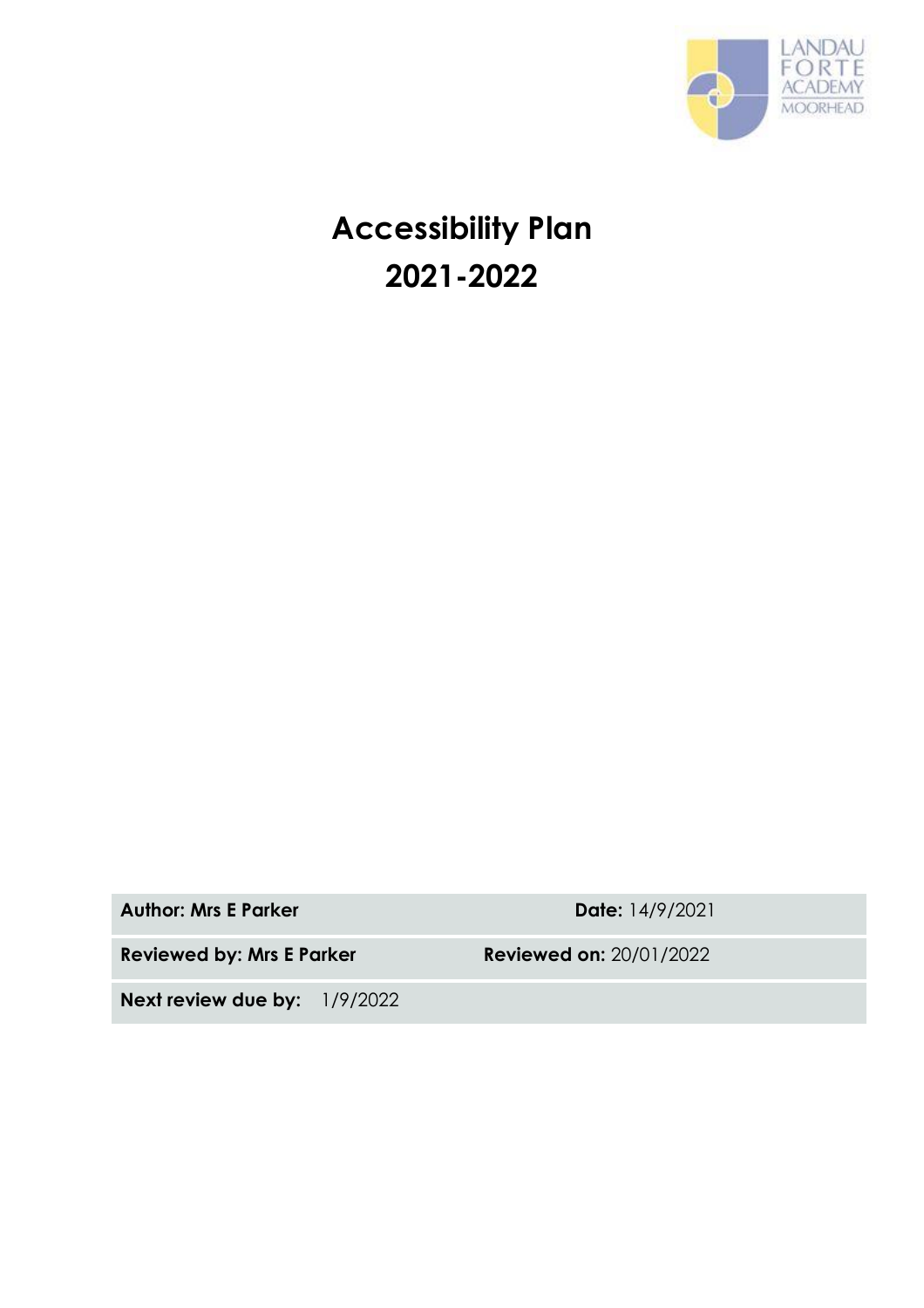# **Contents**

## <span id="page-1-0"></span>**1. Aims**

Schools are required under the Equality Act 2010 to have an accessibility plan. The purpose of the plan is to:

- Increase the extent to which disabled pupils can participate in the curriculum
- Improve the physical environment of the school to enable disabled pupils to take better advantage of education, benefits, facilities and services provided
- Improve the availability of accessible information to disabled pupils

Our school aims to treat all its pupils fairly and with respect. This involves providing access and opportunities for all pupils without discrimination of any kind. Each child who joins our school community will be welcomed and valued regardless of sex, race, belief, physical disability or learning difficulty. This accessibility plan focuses on a wide range of disability associated with pupils with severe learning difficulties and profound and multiple learning difficulties. At Landau Forte Academy Moorhead, pupil achievement is celebrated in a pupil-centered teaching and learning environment and excellent achievement at school enables pupils to be as independent as possible so that they make the most of opportunities when they leave school.

Landau Forte Academy Moorhead is committed to providing every child with the best possible educational experiences so that they become successful lifelong learners. We aim to meet the needs of each individual child and ensure that they reach their full potential.

The following is the Local Offer that we, as a mainstream primary school, can offer to children in our setting. If you have any queries, please contact the Inclusion Manager (SENDCo), Mrs E Parker via the school office. The plan will be made available online on the school website, and paper copies are available upon request.

Our school is also committed to ensuring staff are trained in equality issues with reference to the Equality Act 2010, including understanding disability issues.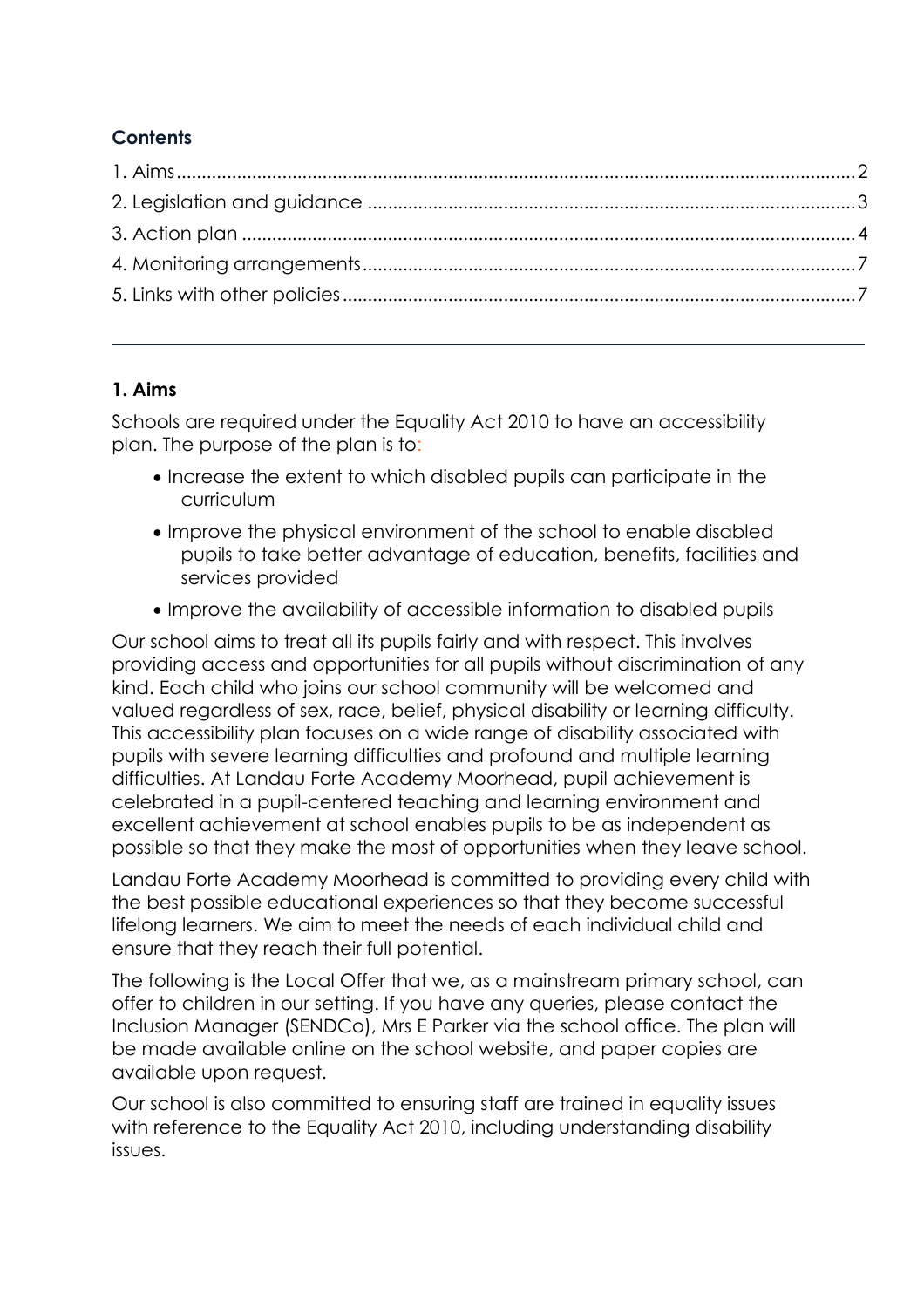The school supports any available partnerships to develop and implement the plan. For further information on any of the above, or if you have concerns about any area of your child's education, please contact your child's class teacher. Alternatively, please contact Headteacher or Mrs E Parker (Inclusion Manager (SENDCo) via the school office.

Derby City Council have published their local offer, and this can be found on the Derby City Council website. For further information, please visit [http://www.derby.gov.uk/education-and-learning/special-education-needs](http://www.derby.gov.uk/education-and-learning/special-education-needs-disabilities/)[disabilities/](http://www.derby.gov.uk/education-and-learning/special-education-needs-disabilities/)

Our school's complaints procedure covers the accessibility plan. If you have any concerns relating to accessibility in school, the complaints procedure sets out the process for raising these concerns.

We have included a range of stakeholders in the development of this accessibility plan, including staff, governors and trustees.

## <span id="page-2-0"></span>**2. Legislation and guidance**

This document meets the requirements of schedule 10 of the Equality Act [2010](http://www.legislation.gov.uk/ukpga/2010/15/schedule/10) and the Department for Education (DfE) guidance for schools on the [Equality Act 2010.](https://www.gov.uk/government/publications/equality-act-2010-advice-for-schools)

The Equality Act 2010 defines an individual as disabled if they have a physical or mental impairment that has a 'substantial' and 'long-term' adverse effect on their ability to undertake normal day to day activities.

Under the [Special Educational Needs and Disability \(SEND\) Code of Practice,](https://www.gov.uk/government/publications/send-code-of-practice-0-to-25) 'long-term' is defined as 'a year or more' and 'substantial' is defined as 'more than minor or trivial'. The definition includes sensory impairments such as those affecting sight or hearing, and long-term health conditions such as asthma, diabetes, epilepsy and cancer.

Schools are required to make 'reasonable adjustments' for pupils with disabilities under the Equality Act 2010, to alleviate any substantial disadvantage that a disabled pupil faces in comparison with non-disabled pupils. This can include, for example, the provision of an auxiliary aid or adjustments to premises. This policy complies with our funding agreement and articles of association.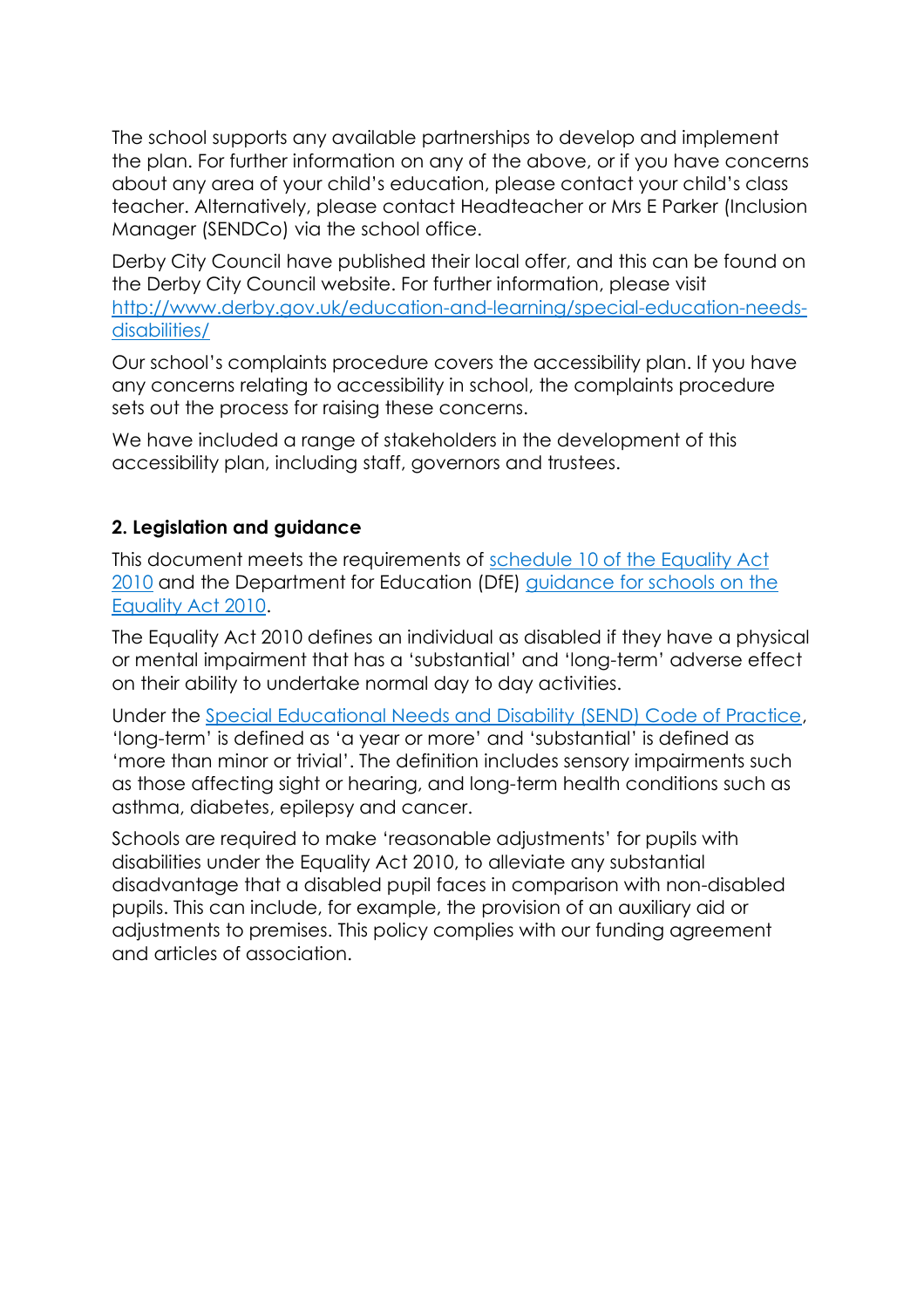## **3. Action plan**

This action plan sets out the aims of our accessibility plan in accordance with the Equality Act 2010.

<span id="page-3-0"></span>

| <b>AIM</b>                                                                  | <b>CURRENT</b><br><b>GOOD</b><br><b>PRACTICE</b><br>Include established<br>practice, and practice<br>under development                                                                                                                                                                                                                                                                                                       | <b>OBJECTIVES</b><br>State short,<br>medium and<br>long-term<br>objectives                                                                                                | <b>ACTIONS TO BE</b><br><b>TAKEN</b>                                                                                                 | <b>PERSON</b><br><b>RESPONSIBLE</b>                                         | <b>DATE TO</b><br><b>COMPLETE</b><br><b>ACTIONS</b><br>BY | <b>SUCCESS</b><br><b>CRITERIA</b>                                                                                                                                                                |
|-----------------------------------------------------------------------------|------------------------------------------------------------------------------------------------------------------------------------------------------------------------------------------------------------------------------------------------------------------------------------------------------------------------------------------------------------------------------------------------------------------------------|---------------------------------------------------------------------------------------------------------------------------------------------------------------------------|--------------------------------------------------------------------------------------------------------------------------------------|-----------------------------------------------------------------------------|-----------------------------------------------------------|--------------------------------------------------------------------------------------------------------------------------------------------------------------------------------------------------|
| Increase<br>access to the<br>curriculum for<br>pupils with a<br>disability. | • Our school offers a<br>fully accessible,<br>differentiated<br>curriculum for all<br>pupils.<br>• Our curriculum is<br>subject to ongoing<br>review to ensure it<br>meets the needs of<br>all pupils.<br>• We use resources<br>tailored to the<br>needs of pupils who<br>require support to<br>access the<br>curriculum.<br>• Curriculum progress<br>is tracked for all<br>pupils, including<br>those with a<br>disability. | Set targets<br>effectively<br>and are<br>appropriate<br>for pupils with<br>additional<br>needs.<br>Review the<br>curriculum<br>and ensure it<br>is accessible<br>for all. | Update the<br>curriculum<br>statement,<br>policies and<br>procedures to<br>ensure<br>curriculum is<br>accessible to all<br>learners. | Curriculum<br>leads-TCA<br>and MWA<br>Subject leads<br>Inclusion<br>manager | Ongoing                                                   | All children<br>will have work<br>in books<br>which shows<br>a broad and<br>balanced<br>curriculum.<br>Children will<br>achieve their<br>targets which<br>have been<br>set by class<br>teachers. |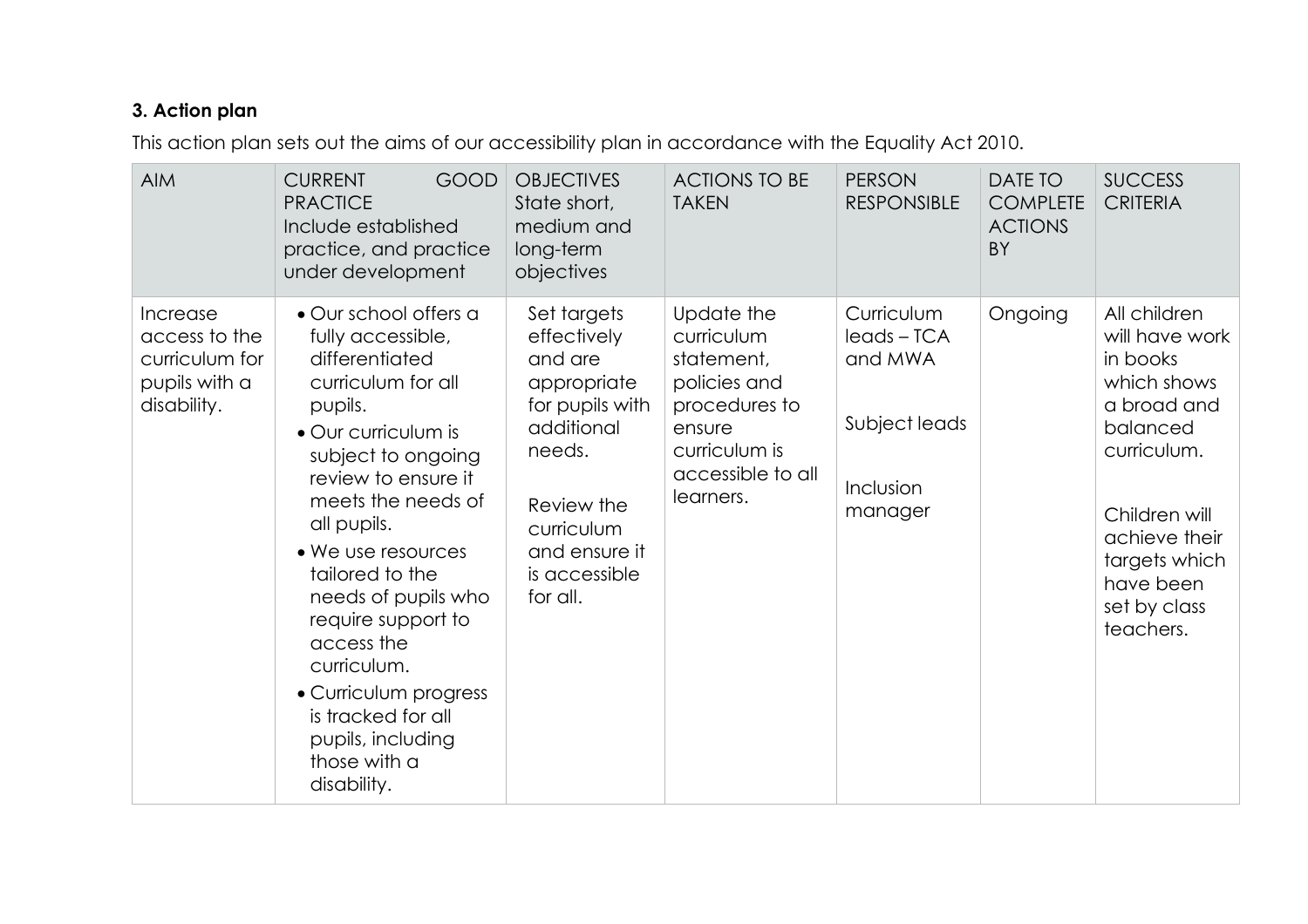| <b>AIM</b>                                                           | <b>CURRENT</b><br><b>GOOD</b><br><b>PRACTICE</b><br>Include established<br>practice, and practice<br>under development                                                                                                                                                                                                                                               | <b>OBJECTIVES</b><br>State short,<br>medium and<br>long-term<br>objectives                                                                                                                       | <b>ACTIONS TO BE</b><br><b>TAKEN</b>                                                                    | <b>PERSON</b><br><b>RESPONSIBLE</b>       | DATE TO<br><b>COMPLETE</b><br><b>ACTIONS</b><br><b>BY</b> | <b>SUCCESS</b><br><b>CRITERIA</b>                                                                                                          |
|----------------------------------------------------------------------|----------------------------------------------------------------------------------------------------------------------------------------------------------------------------------------------------------------------------------------------------------------------------------------------------------------------------------------------------------------------|--------------------------------------------------------------------------------------------------------------------------------------------------------------------------------------------------|---------------------------------------------------------------------------------------------------------|-------------------------------------------|-----------------------------------------------------------|--------------------------------------------------------------------------------------------------------------------------------------------|
| Improve and<br>maintain<br>access to the<br>physical<br>environment. | The environment is<br>adapted to the needs<br>of pupils as required.<br>This includes:<br>• Ramps into school<br>and accessible to<br>the playground.<br>• Corridor width is<br>accessible for all<br>children.<br>• Disabled toilets and<br>changing facilities.<br>• Library shelves at<br>wheelchair-<br>accessible height.<br>• Light and dark<br>sensory rooms. | There are<br>currently no<br>access issues<br>although there<br>are plans to<br>look at our<br>outdoor forest<br>schools area to<br>ensure it will<br>not be used at<br>break and<br>lunchtimes. | Fence off the<br>forest schools<br>area to ensure it<br>will not be used<br>at break and<br>lunchtimes. | Site team $-$<br><b>DWA</b><br><b>JSA</b> | November<br>2021                                          | Forest schools<br>area will be<br>fenced off<br>and secured<br>so that<br>children will<br>not be using it<br>at<br>unsupervised<br>times. |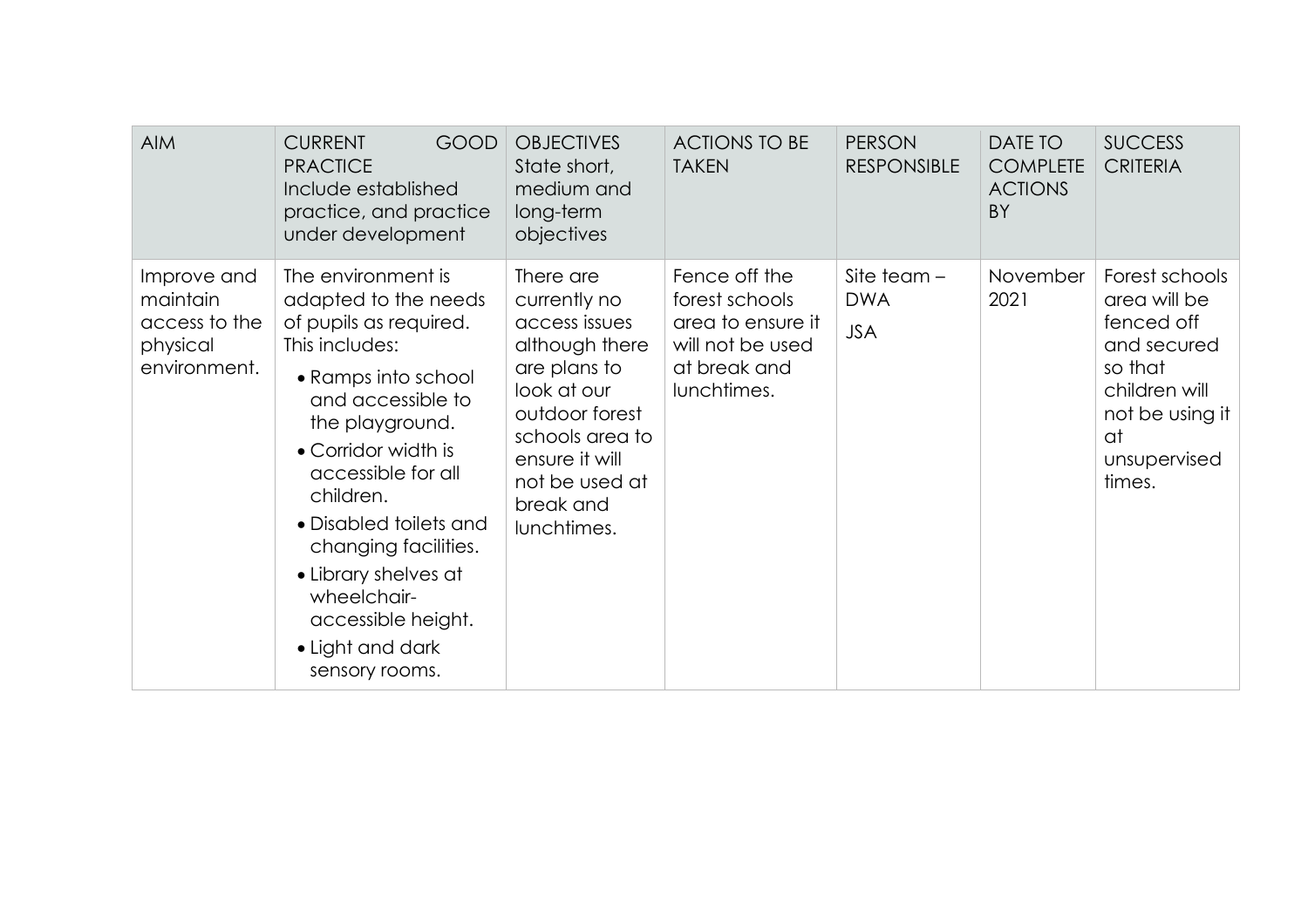| <b>AIM</b>                                                                   | <b>CURRENT</b><br>GOOD<br><b>PRACTICE</b><br>Include established<br>practice, and practice<br>under development                                                                                                                                                                                                                                                                         | <b>OBJECTIVES</b><br>State short,<br>medium and<br>long-term<br>objectives                                                                                     | <b>ACTIONS TO BE</b><br><b>TAKEN</b>                                                                                            | <b>PERSON</b><br><b>RESPONSIBLE</b> | DATE TO<br><b>COMPLETE</b><br><b>ACTIONS</b><br><b>BY</b> | <b>SUCCESS</b><br><b>CRITERIA</b>                           |
|------------------------------------------------------------------------------|-----------------------------------------------------------------------------------------------------------------------------------------------------------------------------------------------------------------------------------------------------------------------------------------------------------------------------------------------------------------------------------------|----------------------------------------------------------------------------------------------------------------------------------------------------------------|---------------------------------------------------------------------------------------------------------------------------------|-------------------------------------|-----------------------------------------------------------|-------------------------------------------------------------|
| Improve the<br>delivery of<br>information to<br>pupils with a<br>disability. | Our school uses a<br>range of<br>communication<br>methods to ensure<br>information is<br>accessible. This<br>includes:<br>• Internal signage<br>• Information printed<br>on coloured paper<br>for children who<br>need it to be<br>clearer.<br>• Rogers used for<br>children with<br>hearing difficulties.<br>• A small number of<br>children use PECS to<br>support them.<br>• Makaton | There are<br>currently no<br>issues with the<br>delivery of<br>information to<br>pupils with a<br>disability,<br>however it will<br>be constantly<br>reviewed. | Begin to use a<br>range of<br>Makaton signs<br>across the<br>school and<br>teach a small<br>amount of signs<br>to all children. | Inclusion<br>manager<br>Headteacher | Ongoing                                                   | All children<br>have<br>accessibility<br>to<br>information. |